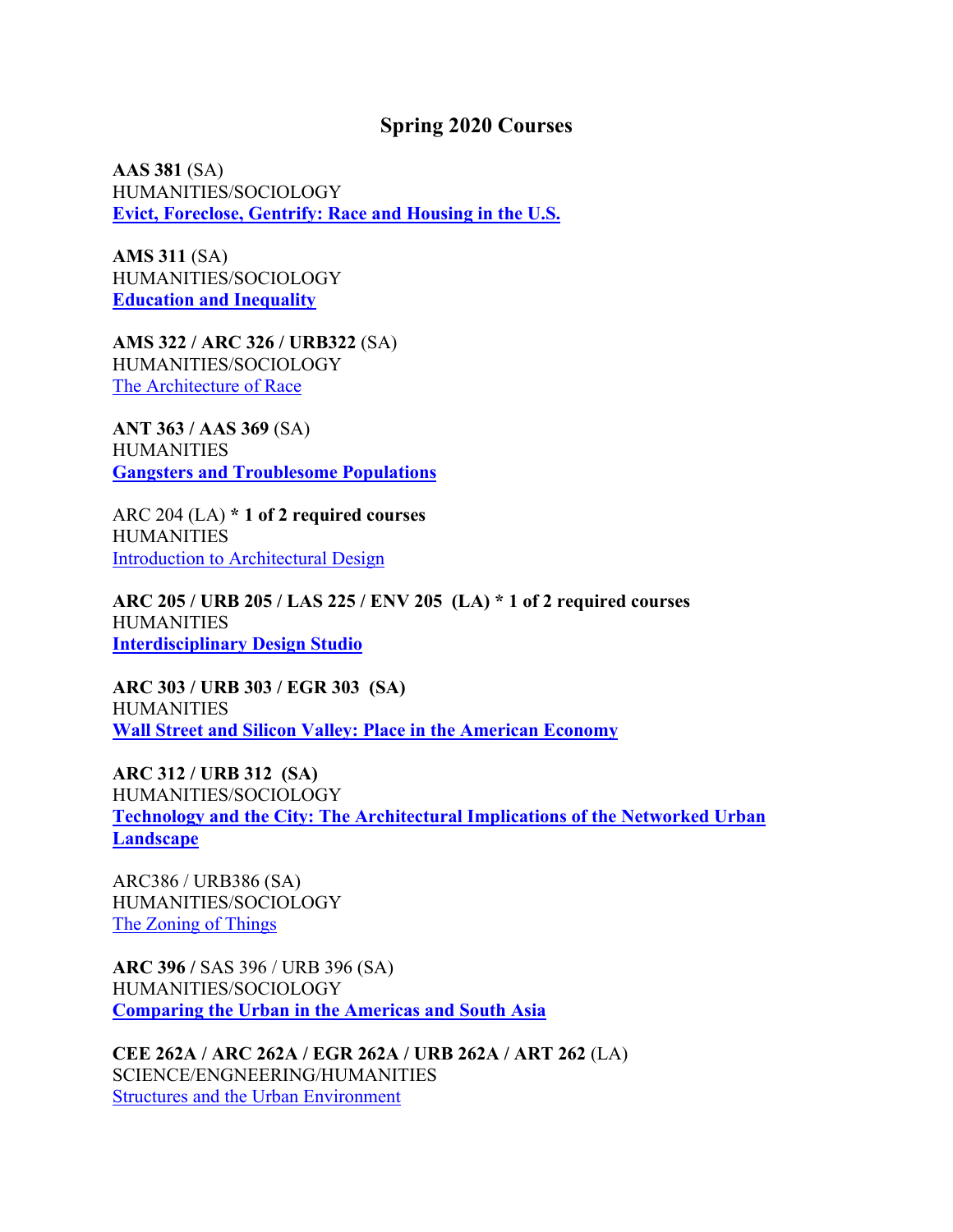**CEE 262B / ARC 262B / EGR 262B / URB 262B** (STL) SCIENCE/ENGNEERING/HUMANITIES Structures and the Urban Environment

**CEE 311 / CHM 311 / GEO 311 / ENE 311** SCIENCE/ENGINEERING **Global Air Pollution**

**CEE 477 / ENE 477 (STN) \*seniors only** SCIENCE/ENGINEERNG **Engineering Design for Sustainable Development**

**EAS 303 (LA) HUMANITIES Japanese Film & Media Studies**

**ENV 303 / EEB 303 (STN)** SCIENCE/HUMANITIES Agriculture, Human Diets and the Environment

**ENV 377 / CEE 377 / SAS 377 / URB 377 (SA) SCIENCE Sustainable Cities in the US and India: Technology, Policy & Entrepreneurship Pathways**

**ENV 381 / JRN 381 / URB 381 (SA)** SCIENCE/HUMANITIES **Climate Change as Threat (and Opportunity) Multiplier**

**FRE 319 (SA) Freshman seminar requires approval from director to count HUMANITIES Language, Power and Identity**

**GEO 360 / ENV 356 (STL) SCIENCE Geochemistry of the Human Environment**

**LAS 218 / URB 218** (SA) HUMANITIES/SOCIOLOGY Social Justice: The Latin American City

**MUS 346 / ECS 346** (LA) **HUMANITIES Music and the Early Modern Soundscape: London, Rome, Vienna**